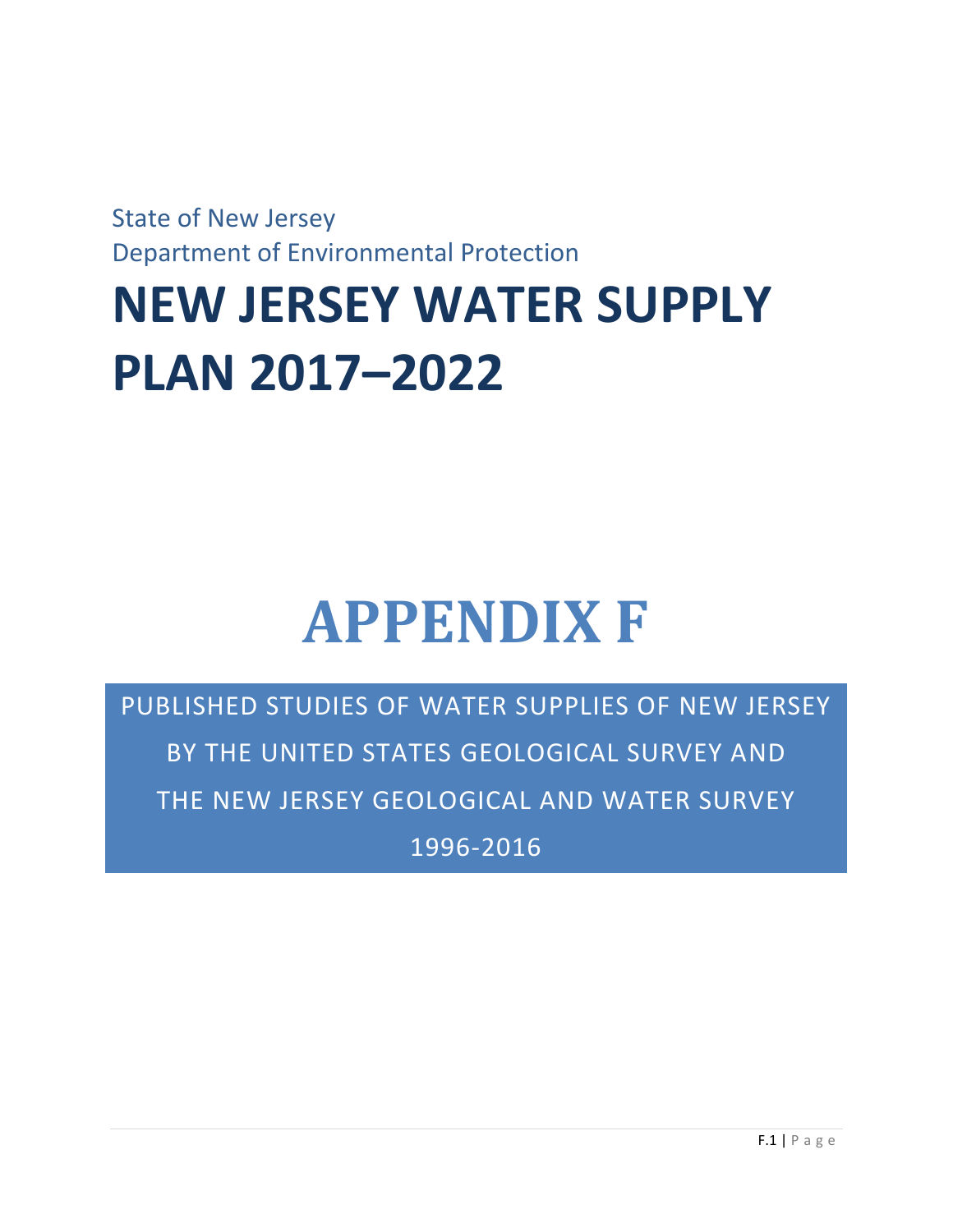- Baehr, A.L., Kauffman, L.J., Perkins, Kimberlie, Nolan, B.T., 2003, Estimating spatial variability of recharge in southern New Jersey from unsaturated-zone measurements: U.S. Geological Survey Water-Resources Investigations Report 02-4288, 31 p. [\(WRI 2002-4288\)](https://pubs.usgs.gov/wri/wri024288/)
- Baker, R.J., and Hunchak-Kariouk, Kathryn, 2006, Relations of water quality to streamflow, season, and land use for four tributaries to the Toms River, Ocean County, New Jersey, 1994-99: U.S. Geological Survey Scientific Investigations Report 2005-5274, 72 p. [\(SIR 2005-5274\)](https://pubs.er.usgs.gov/usgspubs/sir/sir20055274)
- Barringer, T.H., Reiser, R.G., and Price, C.V., 2000, Use of Low-Flow Trend and Transfer-Function Models to Determine Relation of Low Flows to Regional Urbanization and Precipitation, Rahway River Basin, New Jersey, 1940-91: U.S. Geological Survey Open-File Report 99-257, 24 p. [\(OFR 99-257\)](https://pubs.usgs.gov/of/1999/ofr99-257/)
- Buxton, D.E., Hunchak-Kariouk, Kathryn, and Hickman, R.E., 1999, Relations of surface-water quality to streamflow in the Raritan River Basin, New Jersey, water years 1976-93: U.S. Geological Survey Water-Resources Investigations Report 99-4045, 109 p. [\(WRI 99-4045\)](https://pubs.er.usgs.gov/usgspubs/wri/wri994045)
- Buxton, D.E., Hunchak-Kariouk, Kathryn, and Hickman, R.E., 1999, Relations of surface-water quality to streamflow in the Wallkill and upper Delaware River Basins, New Jersey and vicinity, water years 1976-93: U.S. Geological Survey Water-Resources Investigations Report 99-4016, 98 p. [\(WRI 99-4016\)](https://pubs.er.usgs.gov/usgspubs/wri/wri994016http:/pubs.er.usgs.gov/usgspubs/wri/wri994016)
- Buxton, D.E., Hunchak-Kariouk, Kathryn, Hickman, R.E., 1998, Relations of surface-water quality to streamflow in the Hackensack, Passaic, Elizabeth, and Rahway River Basins, New Jersey, water years 1976-93: U.S. Geological Survey Water-Resources Investigations Report 98-4049, 102 p. [\(WRI 98-4049\)](https://pubs.er.usgs.gov/usgspubs/wri/wri984049)
- Canace, Robert, and others, 1993, Hydrogeologic Framework of the Middle and Lower Rockaway River Basin, Morris County, New Jersey, New Jersey Department of Environmental Protection Geological Survey Report GSR 33, 68 p., 3 plates, 4 illus., 3 tables. [\(NJGWS GSR 33\)](http://www.state.nj.us/dep/njgs/pricelst/gsreport/gsr33.pdf)
- Canace, R., Herman, G. Mennel, W.J., 2005, Hydrogeologic Nomenclature Reference Table: New Jersey Geological and Water Survey Digital Geological Data Series DGS 05-3. [\(NJGWS DGS 05-3\)](http://www.state.nj.us/dep/njgs/geodata/dgs05-3.htm)
- Canace, R.J and Hoffman, J.L., 2009, Potential rate of stream-base-flow depletion from groundwater use in New Jersey: N.J. Geological Survey Technical Memorandum 09-1, 18p. [\(NJGWS TM 09-1\)](http://www.state.nj.us/dep/njgs/pricelst/tmemo/tm09-1.pdf)
- Carleton, G.B., and Gordon, A.D., 2007, Hydrogeology of, and simulation of ground-water flow in, the Pohatcong Valley, Warren County, New Jersey: U.S. Geological Survey Scientific Investigations Report 2006-5269, 66 p. [\(SIR 2006-5269\)](https://pubs.er.usgs.gov/usgspubs/sir/sir20065269)
- Carleton, G.B., Gordon, A.D., and Wieben, C.M., 2005, Aquifer properties, stream base flow, water use, and water levels in the Pohatcong Valley, Warren County, New Jersey: U.S. Geological Survey Scientific Investigations Report 2004-5127, 64 p. [\(SIR 2004-5127\)](https://pubs.er.usgs.gov/usgspubs/sir/sir20045127)
- Carleton, G.B., Welty, Claire, and Buxton, H.T., 1999, Design and analysis of tracer tests to determine effective porosity and dispersivity in fractured sedimentary rocks, Newark Basin, New Jersey: U.S. Geological Survey Water-Resources Investigations Report 98-4126A, 80 p. [\(WRI 98-4126-A\)](https://pubs.er.usgs.gov/usgspubs/wri/wri984126A)
- Cauller, S.J., and Carleton, G.B., 2006, Hydrogeology and simulated effects of ground-water withdrawals, Kirkwood-Cohansey aquifer system, upper Maurice River Basin area, New Jersey: U.S. Geological Survey Scientific Investigations Report 2005-5258, 48 p. [\(SIR 2005-5258\)](https://pubs.water.usgs.gov/sir2005-5258/)
- Cauller, S.J., Carleton, G.B., and Storck, M.J., 1999, Hydrogeology of, water withdrawal from, and water levels and chloride concentrations in the major Coastal Plain aquifers of Gloucester and Salem Counties, New Jersey: U.S. Geological Survey Water-Resources Investigations Report 98-4136, 123 p., 6 pl. [\(WRI 98-4136\)](https://pubs.er.usgs.gov/usgspubs/wri/wri984136)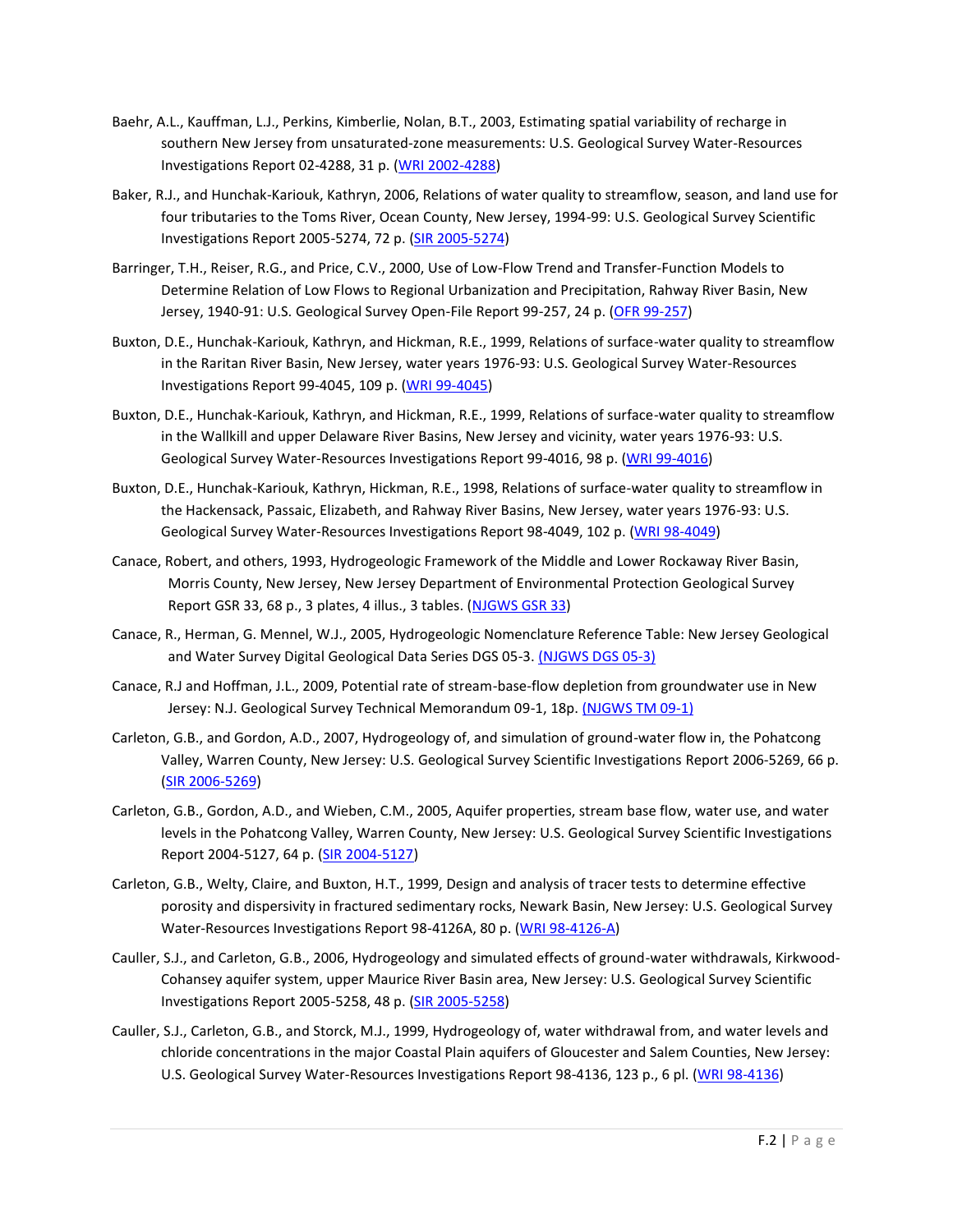- Cauller, S.J., Voronin, L.M., and Chepiga, M.M., 2016, Simulated effects of groundwater withdrawals from aquifers in Ocean County and vicinity, New Jersey: U.S. Geological Survey Scientific Investigations Report 2016– 5035, 77 p. [\(SIR 2016-5035\)](https://pubs.er.usgs.gov/publication/sir20165035)
- Chang, Ming, Tasker, Gary, and Nieswand, Steven, 2001, Model simulation of the Manasquan water-supply system in Monmouth County, New Jersey: U.S. Geological Survey Water-Resources Investigations Report 01-4172, 51 p. [\(WRI 2001-4172\)](https://pubs.er.usgs.gov/usgspubs/wri/wri014172)
- Charles, E.G., 2016, Regional chloride distribution in the Northern Atlantic Coastal Plain aquifer system from Long Island, New York, to North Carolina: U.S. Geological Survey Scientific Investigations Report 2016–5034, 37 p. [\(SIR 2016-5034\)](https://pubs.er.usgs.gov/publication/sir20165034)
- Charles, E.G., and Nicholson, R.S., 2012, Simulation of groundwater flow and hydrologic effects of groundwater withdrawals from the Kirkwood-Cohansey aquifer system in the Pinelands of southern New Jersey: U.S. Geological Survey Scientific Investigations Report 2012-5122, 219 p. [\(SIR 2012-5122\)](https://pubs.usgs.gov/sir/2012/5122/)
- Charles, E.G., Nawyn, J.P., Voronin, L.M., and Gordon, A.D., 2011, Simulated effects of allocated and projected 2025 withdrawals from the Potomac-Raritan-Magothy aquifer system, Gloucester and Northeastern Salem Counties, New Jersey: U.S. Geological Survey Scientific Investigations Report 2011–5033, 145 p. [\(SIR 2011-](https://pubs.usgs.gov/sir/2011/5033/) [5033\)](https://pubs.usgs.gov/sir/2011/5033/)
- Charles, E.G., Storck, D.A., and Clawges, R.M., 2001, Hydrology of the unconfined aquifer system, Maurice River area: Maurice and Cohansey River basins, New Jersey, 1994-95: U.S. Geological Survey Water-Resources Investigations Report 01-4229, 5 sheets. [\(WRI 2001-4229\)](https://pubs.er.usgs.gov/usgspubs/wri/wri014229)
- dePaul, V.T., and Rosman, Robert, 2015, Water-level conditions in the confined aquifers of the New Jersey Coastal Plain, 2008: U.S. Geological Survey Scientific Investigations Report 2013-5232, 107 p., 9 pl. [\(SIR 2013-5232\)](https://pubs.usgs.gov/sir/2013/5232/)
- dePaul, Vincent T., Rosman, Robert, Lacombe, Pierre J., 2009, Water-Level Conditions in Selected Confined Aquifers of the New Jersey and Delaware Coastal Plain, 2003: U.S. Geological Survey Scientific Investigations Report 2008-5145, 124 p. [\(SIR 2008-5145\)](https://pubs.usgs.gov/sir/2008/5145/)
- dePaul, Vincent T.; Rice, Donald E.; Zapecza, Otto S., 2008, Water-Level changes in Aquifers of the Atlantic Coastal Plain, Predevelopment to 2000: U.S. Geological Survey Scientific Investigations Report 2007-5247, 89 p. [\(SIR 2007-5247\)](https://pubs.er.usgs.gov/usgspubs/sir/sir20075247)
- Desai, Foram, Domber Steve, Snook Ian, 2015, Potable Water Supplied in 2011 by New Jersey's Highlands: New Jersey Department of Environmental Protection Open File Report OFR 15-1, 30 p., 3 illus., and 3 tables. [\(NJGWS OFR 15-1\)](http://www.state.nj.us/dep/njgs/pricelst/ofreport/ofr15-1.pdf)
- Domber, Steve, 2013, Reservoir Storage and Related Diversions in the Passaic and Hackensack River Basins, 1898 to 2011: New Jersey Geological and Water Survey Digital Geological Data Series 09-1[. \(NJGWS DGS09-1\)](http://www.state.nj.us/dep/njgs/geodata/dgs09-1.htm)
- Domber, S.E. and Hoffman, J.L., 2004, New Jersey water withdrawals, transfers, and discharges on a watershed management area basis, 1990-1999: N.J. Geological Survey Digital Geodata Series DGS 04-9, computer workbook[. \(NJGWS DGS 04-9\)](http://www.state.nj.us/dep/njgs/geodata/dgs04-9.htm)
- Domber, S.E., Hoffman, J.L., and Grimes, A, 2007, New Jersey water withdrawals, uses, transfers and discharges by HUC11, 1990-1999: N.J. Geological Survey online report available at www.njgeology.org.
- Domber, S., Snook, I. and Hoffman, J.L., 2013, Using the stream low flow margin method to assess water availability in New Jersey's water-table-aquifer systems, N.J. Geological & Water Survey Technical Memorandum 13-3, 70 p[. \(NJGWS TM 13-3\)](http://www.state.nj.us/dep/njgs/pricelst/tmemo/tm13-3.pdf)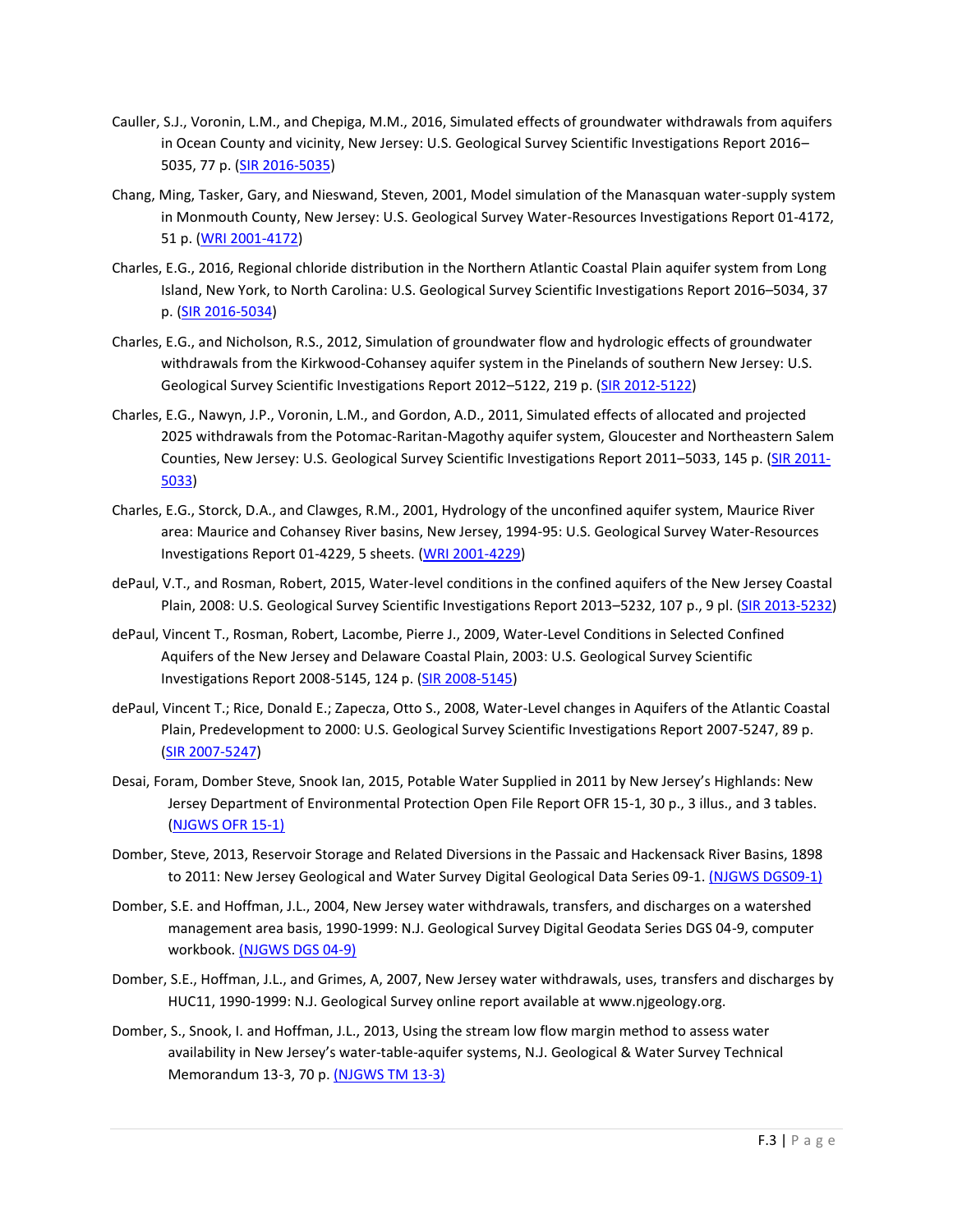- Dunne, Paul, and Tasker, Gary, 1996, Computer model of Raritan River Basin water-supply system in central New Jersey: U.S. Geological Survey Open-File Report 96-360, 62 p. [\(OFR 96-360\)](https://pubs.er.usgs.gov/usgspubs/ofr/ofr96360)
- Dunne, Paul, and Tasker, Gary, 1996, Managing drought risk with a computer model of the Raritan River Basin water-supply system in central New Jersey: U.S. Geological Survey Fact Sheet 206-96, 1 sheet. [\(FS 206-96\)](https://pubs.er.usgs.gov/usgspubs/fs/fs20696)
- Dysart, J.E., Rheaume, S.J., Kontis, A.L., 1999, Induced infiltration from the Rockaway River and water chemistry in a stratified-drift aquifer at Dover, New Jersey, with a section on modeling ground-water flow in the Rockaway River Valley: U.S. Geological Survey Water-Resources Investigations Report 96-4068, 112 p. (WRI [96-4068\)](https://pubs.er.usgs.gov/usgspubs/wri/wri964068)
- Esralew, R.A., Baker, R.J., 2008, Determination of Baseline Periods of Record for Selected Streamflow-Gaging Stations in New Jersey for Determining Ecologically Relevant Hydrologic Indices (ERHI): U.S. Geological Survey Scientific Investigations Report 2008-5077, 72 p. [\(SIR 2008-5077\)](https://pubs.er.usgs.gov/usgspubs/sir/sir20085077)
- Evenson, E.J., 1996, U.S. Geological Survey programs in New Jersey: U.S. Geological Survey Survey Fact sheet 030- 96, 4 p. [\(FS 030-96\)](https://pubs.usgs.gov/fs/FS-030-96/)
- French, Mark, 2004, Ground-Water Recharge for New Jersey: New Jersey Geological and Water Survey Digital Geological Data Series DGS 02-3. [\(NJGWS DGS02-3\)](http://www.state.nj.us/dep/njgs/geodata/dgs02-3.htm)
- French, Mark, 2007, Aquifer Recharge Potential for New Jersey: New Jersey Geological and Water Survey Digital Geological Data Series DGS 07-1. [\(NJGWS DGS07-1\)](http://www.state.nj.us/dep/njgs/geodata/dgs07-1.htm)
- French, M.A., and Hoffman, J.L., 2002, Additional Climate Factors for the New Jersey Geological Survey's Ground-Water Recharge Methodology: New Jersey Geological and Water Survey Digital Geological Data Series DGS 02-4. [\(NJGWS DGS 02-4\)](http://www.state.nj.us/dep/njgs/geodata/dgs02-4.htm)
- Fiore, A.R., 2016, Hydrogeologic barriers to the infiltration of treated wastewater at the Joint Base McGuire-Dix-Lakehurst Land Application Site, Burlington County, New Jersey: U.S. Geological Survey Scientific Investigations Report 2016–5065, 83 p. [\(SIR 2016-5065\)](https://pubs.er.usgs.gov/publication/sir20165065)
- Garry J.D., 1999, Hydrogeology of the Port Jervis area, in Orange County, New York; Pike County, Pennsylvania; and Sussex County, New Jersey: U.S. Geological Survey Open-File Report 98-275, 4 sheets. [\(OFR 98-275\)](https://pubs.er.usgs.gov/usgspubs/ofr/ofr98275)
- Goode, D.J., Koerkle, E.H., Hoffman, S.A., Regan, R. S., Hay, L.E., Markstrom, S.L., 2010, Simulation of Runoff and Reservoir Inflow for Use in a Flood-Analysis Model for the Delaware River, Pennsylvania, New Jersey, and New York, 2004-2006: U.S. Geological Survey Open-File Report 2010-1014, 68 p. [\(OFR 2010-1014\)](https://pubs.usgs.gov/of/2010/1014/)
- Gordon, A.D., 2002, Simulation of transient ground-water flow in the valley-fill aquifers of the upper Rockaway River Basin, Morris County, New Jersey: U.S. Geological Survey Water-Resources Investigations Report 01- 4174, 41 p. [\(WRI 2001-4174\)](https://pubs.usgs.gov/wri/wri01-4174/)
- Gordon, A.D., 2003, Simulation of the ground-water flow system in 1992, and simulated effects of projected ground-water withdrawals in 2020 in the New Jersey Coastal Plain: U.S. Geological Survey Water-Resources Investigations Report 03-4000, 61 p. [\(WRI 2003-4000\)](https://pubs.usgs.gov/wri/wri03-4000/)
- Gordon, A.D., 2004, Hydrology of the unconfined Kirkwood-Cohansey aquifer system, Forked River and Cedar, Oyster, Mill, Westecunk, and Tuckerton Creek basins and adjacent basins in the southern Ocean County area, New Jersey, 1998-99: U.S. Geological Survey Water-Resources Investigations Report 03-4337, 5 pls. [\(WRI 2003-4337\)](https://pubs.er.usgs.gov/usgspubs/wri/wri034337)
- Gordon, A.D., 2007, Simulated effects of projected 2010 withdrawals on ground-water flow and water levels in the New Jersey Coastal Plain - A task of the New Jersey Water Supply Plan, 2006 Revision: U.S. Geological Survey Scientific Investigations Report 2007-5134, 116 p. [\(SIR 2007-5134\)](https://pubs.er.usgs.gov/usgspubs/sir/sir20075134)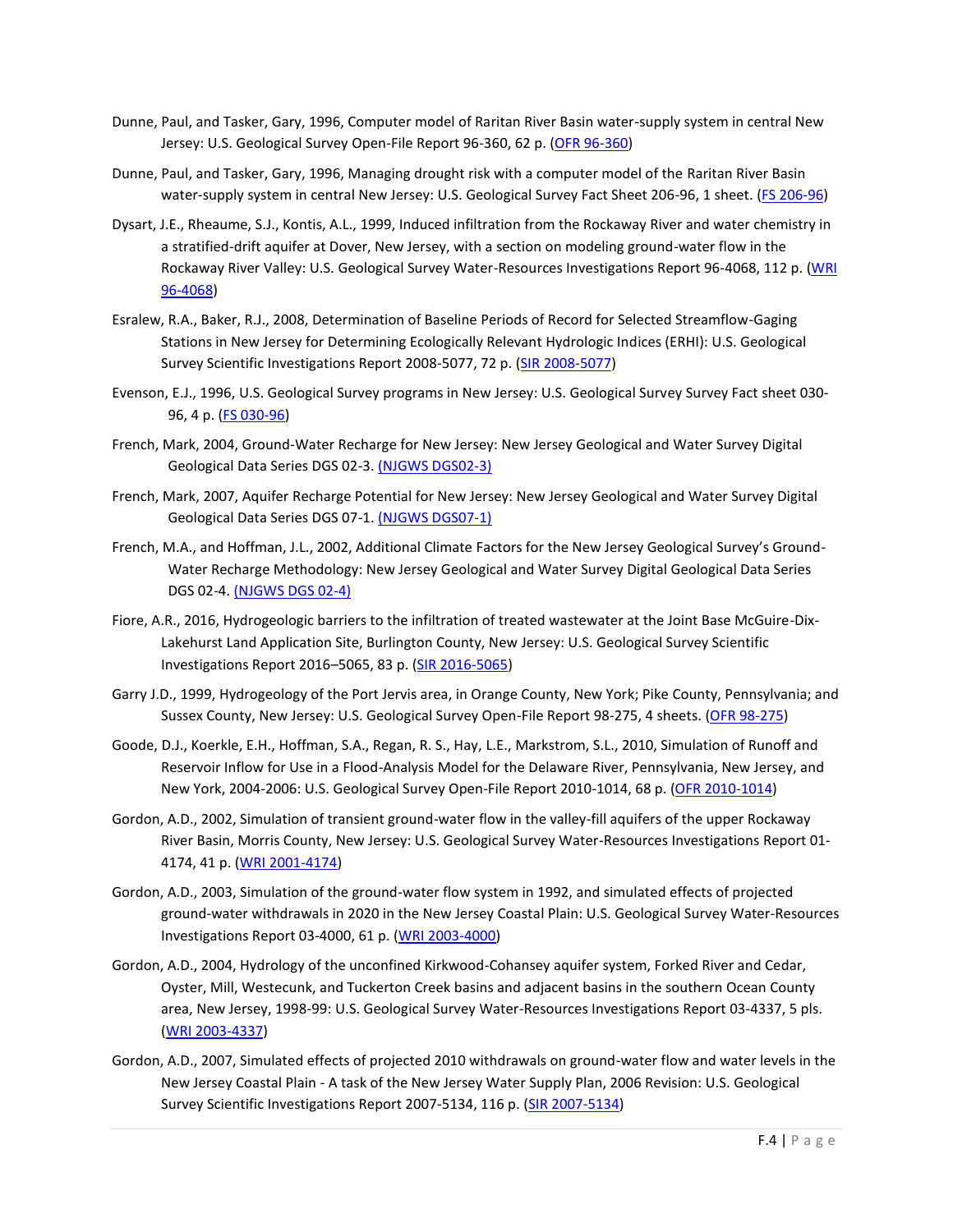- Henriksen, J.A., Heasley, John, Kennen, J.G., and Nieswand, Steven, 2006, Users' manual for the Hydroecological Integrity Assessment Process software (including the New Jersey Assessment Tools): U.S. Geological Survey Open-File Report 2006-1093, 72 p. [\(OFR 2006-1093\)](http://www.fort.usgs.gov/Products/Publications/pub_abstract.asp?PubID=21598)
- Herman, G.C. and others, 1985, Aquifers of New Jersey: New Jersey Geological and Water Survey Digital Geological Data Series DGS 98-5. [\(NJGWS DGS 98-5\)](http://www.state.nj.us/dep/njgs/geodata/dgs98-5.htm)
- Herman, G.C, and Serfes. M.S.,1996, Ambient Groundwater Quality of the New Jersey Part of the Newark Basin: New Jersey Geological and Water Survey Digital Geological Data Series DGS 96-3. [\(NJGWS DGS 96-3\)](http://www.state.nj.us/dep/njgs/geodata/dgs96-3.htm)
- Herman, Gregory C. and Serfes, Michael E., eds., 2010, Contributions to the Geology and Hydrogeology of the Newark Basin: New Jersey Department of Environmental Protection Bulletin 77, 550 p., 152 illus., 22 tables, 4 appendices[. \(NJGS Bulletin 77\)](http://www.state.nj.us/dep/njgs/enviroed/oldpubs/bulletin77.pdf)
- Hickman, R. E., 1997, Water quality on days of diversion and days of no diversion, Pompton and Passaic Rivers, New Jersey, 1987-95: U.S. Geological Survey Open-File Report 97-573, 94 p. [\(OFR 97-573\)](https://pubs.er.usgs.gov/usgspubs/ofr/ofr97573)
- Hoffman, Jeffrey L., 1998, Sole-Source Aquifers of New Jersey: New Jersey Geological and Water Survey Digital Geological Data Series DGS 98-[6 \(NJGWS DGS98-6\)](http://www.state.nj.us/dep/njgs/geodata/dgs98-6.htm)
- Hoffman, J.L., 2000, Drought regions in New Jersey: N.J. Geological Survey Digital Geodata Series 00-1, computer database. [\(NJGWS DGS 00-01\)](http://njgeology.org/geodata/dgs00-1.htm)
- Hoffman, J.L., 2001a, Development of New Jersey drought regions: N.J. Geological Survey Technical Memorandum 01-1, 18p. [\(NJGWS TM 01-1\)](http://njgeology.org/pricelst/tmemo/tm01-1.pdf)
- Hoffman, J.L., 200b1, Relational Data Files for GIS Display of New Jersey Water Withdrawals from 1990 to 1999: New Jersey Geological Survey Digital Geodata Series DGS 01-2[. \(NJGWS DGS01-2\)](http://www.state.nj.us/dep/njgs/geodata/dgs01-2.htm)
- Hoffman, J.L., 2002a, Selected U.S. Geological Survey and N.J. DEP monitoring networks: New Jersey Geological Survey Digital Geodata Series DGS 02-5[. \(NJGWS DGS 02-5\)](http://njgeology.org/geodata/dgs02-5.htm)
- Hoffman, J.L., 2002b, Water withdrawals in New Jersey, 1990-1999: N. J. Geological Survey Information Circular, 2p. [\(NJGWS IC\)](http://njgeology.org/enviroed/infocirc/withdrawals.pdf)
- Hoffman, J.L., 2003, New Jersey water-supply drought indicators: N. J. Geological Survey Information Circular, 2p. [\(NJGWS IC\)](http://njgeology.org/enviroed/infocirc/droughtind.pdf)
- Hoffman, J.L., 2004a, Modifications to New Jersey's watershed management area boundaries, 1996-1999: N.J. Geological Survey Technical Memorandum TM04-1, 8p[. \(NJGWS TM 04-1\)](http://njgeology.org/pricelst/tmemo/tm04-1.pdf)
- Hoffman, J.L., 2004b, Summary of Flows in the Delaware at Trenton and Montague with Major Upstream Diversions, 1913-2002: New Jersey Geological and Water Survey Digital Geological Data Series DGS 04-8. [\(NJGWS DGS 04-8\)](http://www.state.nj.us/dep/njgs/geodata/dgs04-8.htm)
- Hoffman, J.L., 2013, New Jersey water supply planning activities in 2012: N.J. Geological & Water Survey Technical Memorandum 13-1, 19p. [\(NJGWS TM 13-1\)](http://www.state.nj.us/dep/njgs/pricelst/tmemo/tm13-1.pdf)
- Hoffman, J.L., 2014, Water withdrawals in New Jersey from 2000 to 2009, N. J. Geological Survey Information Circular, 2p. [\(NJGWS IC\)](http://www.state.nj.us/dep/njgs/enviroed/infocirc/withdrawals.pdf)
- Hoffman, J.L. and Domber, S.E., 2004a, Development of streamflow and ground-water drought indicators for New Jersey: N.J. Geological Survey Open-File Report 04-2, 25p. (NJGWS [OFR 04-2\)](http://njgeology.org/pricelst/ofreport/ofr04-2.pdf)
- Hoffman, J.L and Domber, S.E., 2004b, Potable water supplied in 1999 by New Jersey's Highlands: N.J. Geological Survey, 8p. [\(NJGWS IC\)](http://www.njgeology.org/enviroed/freedwn/highpotwater.pdf)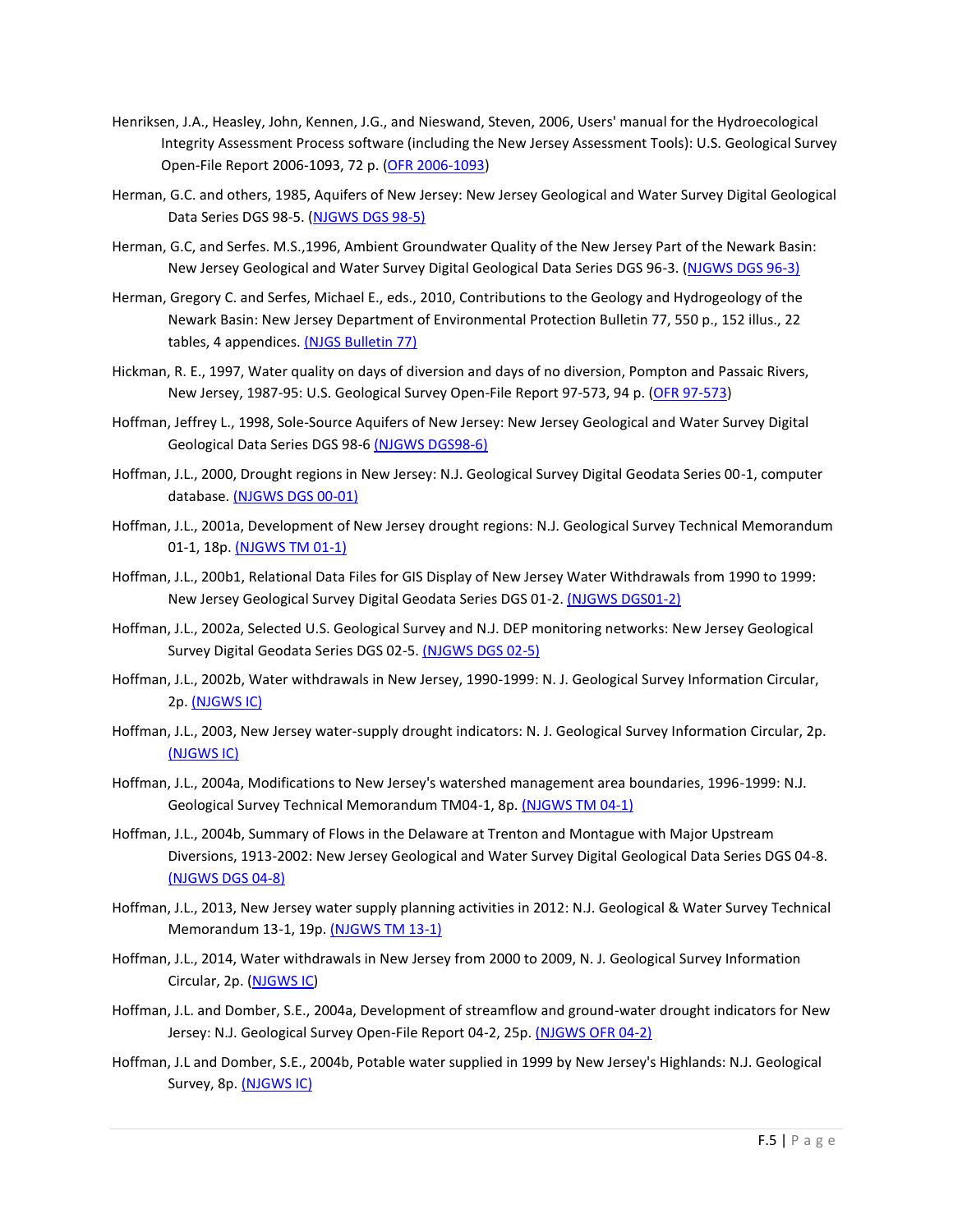- Hoffman, J.L. and Domber, S.E., 2013, History of passing flows in New Jersey, with contemporary and future applications: N.J. Geological & Water Survey Open File Report 13-1, 56 p. [\(NJGWS OFR 13-1\)](http://www.state.nj.us/dep/njgs/pricelst/ofreport/ofr13-1.pdf)
- Hoffman, J.L. and French, M.A., 2008, Ground-water recharge in the New Jersey Highlands Region: N.J. Geological Survey Open-File Report 08-1, 18p[. \(NJGWS OFR 08-1\)](http://njgeology.org/pricelst/ofreport/ofr08-1.pdf)
- Hoffman, J.L. and Lieberman, S.E., 2000, New Jersey water withdrawals 1990-1996: N.J. Geological Survey Open-File Report 00-1, 121p[. \(NJGWS OFR 00-1\)](http://njgeology.org/pricelst/ofreport/ofr00-1.pdf)
- Hoffman, J.L. and Mennel, W.J., 1997, New Jersey Water Withdrawals in 1995: N.J. Geological Survey information circular, 12p.
- Hoffman, J.L. and Pallis, T., 2009, Revisions to New Jersey's HUC14s, 2009, with a correlation to HUC12s: N.J. Geological Survey Technical Memorandum 09-2, 61p. [\(NJGWS TM 09-2\)](http://www.nj.gov/dep/wms/bears/docs/tm09-2.pdf)
- Hoffman, J.L. and Rancan, R., 2009, The hydroecological integrity assessment process in New Jersey: N.J. Geological Survey Technical Memorandum 09-3, 61p[. \(NJGWS TM 09-3\)](http://www.state.nj.us/dep/njgs/pricelst/tmemo/tm09-3.pdf)
- Hollyday, E. F.; Hileman, G. E.; Smith, M. A.; Pavlicek, D. J., 1996, Hydrogeologic terranes and potential yield of water to wells in the Valley and Ridge physiographic province in Maryland, New Jersey, and Pennsylvania: U.S. Geological Survey Hydrologic Atlas 732-A, 1 map; 1 p. [\(HA 732-A\)](https://pubs.er.usgs.gov/usgspubs/ha/ha732A)
- Hunchak-Kariouk, Kathryn, 2002, Comparisons of water quality during various streamflow conditions in five streams in northern New Jersey, 1982-97: U.S. Geological Survey Water-Resources Investigations Report 01-4249, 50 p. [\(WRI 2001-4249\)](https://pubs.er.usgs.gov/usgspubs/wri/wri014249)
- Hunchak-Kariouk, Kathryn, Buxton, D.E., Hickman, R.E., 1999, Relations of surface-water quality to streamflow in the Atlantic Coastal, lower Delaware River, and Delaware Bay Basins, New jersey, water years 1976-93: U.S. Geological Survey Water-Resources Investigations Report 98-4244, 158 p. [\(WRI 98-4244\)](https://pubs.er.usgs.gov/usgspubs/wri/wri984244)
- Hunchk-Kariouk, Kathryn, 1999, Relation of water quality to land use in the drainage basins of four tributaries to the Toms River, New Jersey, 1994-95: U.S. Geological Survey Water-Resources Investigations Report 99- 4001, 120 p. [\(WRI 99-4001\)](https://pubs.er.usgs.gov/usgspubs/wri/wri994001)
- Hutson, S.S., Linsey, K.S., Ludlow, R.A., Reyes, Betzaida, and Shourds, J.L., 2016, Estimated use of water in the Delaware River Basin in Delaware, New Jersey, New York, and Pennsylvania, 2010: U.S. Geological Survey Scientific Investigations Report 2015–5142, 76 p. [\(SIR 2015-5142\)](https://pubs.er.usgs.gov/publication/sir20155142)
- Johnson, M.L., and Charles, E.G., 1997, Hydrology of the unconfined aquifer system, Salem River area: Salem River, Raccoon, Oldmans, Alloway, and Stow Creek Basins, New Jersey, 1993-94: U.S. Geological Survey Water-Resources Investigations Report 96-4195, 5 sheets. [\(WRI 96-4195\)](https://pubs.er.usgs.gov/usgspubs/wri/wri964195)
- Johnson, M.L., and Watt, M.K., 1996, Hydrology of the unconfined aquifer system, Mullica River Basin, New Jersey, 1991-92: U.S. Geological Survey Water-Resources Investigations Report 94-4234, 6 sheets. [\(WRI 94-4234\)](https://pubs.er.usgs.gov/usgspubs/wri/wri944234)
- Jones, W.D., Navoy, A.S., and Pope, D.A., 2002, Real-time ground-water-level monitoring in New Jersey, 2002: U.S. Geological Survey Survey Fact sheet 129-02, 4 p. [\(FS 129-02\)](https://pubs.er.usgs.gov/publication/fs12902)
- Jones, W.D., Navoy, A.S., Pope, D.A., 2002, Real-time ground-water-level monitoring in New Jersey, 2001: U.S. Geological Survey Fact Sheet 011-02, unpaginated. [\(FS 011-02\)](https://pubs.water.usgs.gov/fs01102/)
- Jones, Walter, Pope, Daryll, 2007, Summary of the Ground-Water-Level Hydrologic Conditions in New Jersey 2006: U.S. Geological Survey Fact Sheet 2007-3049, 6 p. [\(FS 2007-3049\)](https://pubs.usgs.gov/fs/2007/3049/)
- Joseph, S., Giminez D., Hoffman, J.L., 2010, Dielectric Permittivity as a Function of Water Content For Selected New Jersey Soils: New Jersey Department of Environmental Protection & Rutgers University DGS 10-1 (NJGWS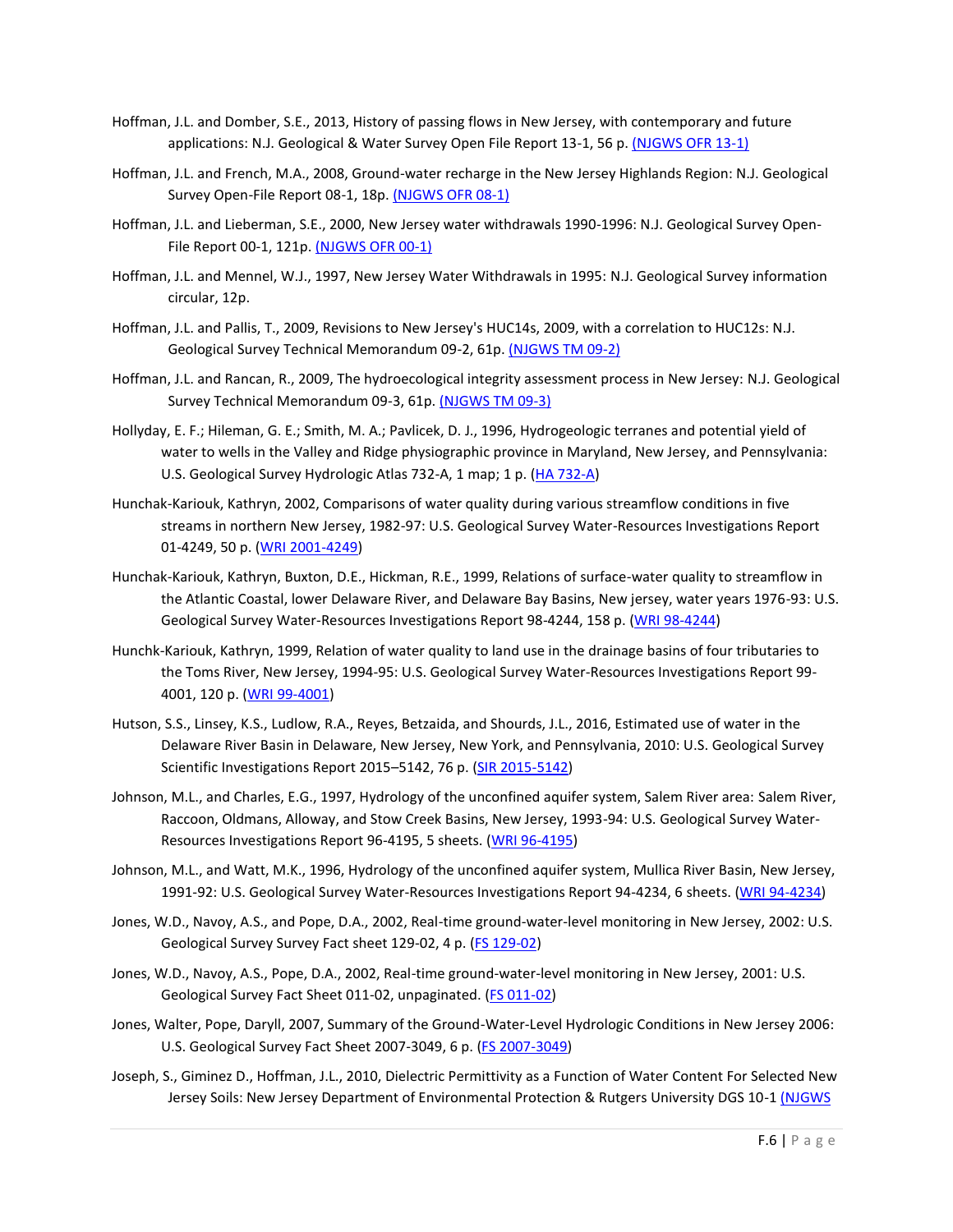## [DGS 10-1\)](http://www.state.nj.us/dep/njgs/geodata/dgs10-1.htm)

- Kennen, J.G., Henriksen, J.A., and Nieswand, S.P., 2007, Development of the hydroecological integrity assessment process for determining environmental flows for New Jersey streams: U.S. Geological Survey Scientific Investigations Report 2007-5206, 55 p. [\(SIR 2007-5206\)](https://pubs.er.usgs.gov/usgspubs/sir/sir20075206)
- Kennen, J.G., Riskin, M.L., 2010, Evaluating effects of potential changes in streamflow regime on fish and aquaticinvertebrate assemblages in the New Jersey Pinelands: U.S. Geological Survey Scientific Investigations Report 2010-5079, 34 p. [\(SIR 2010-5079\)](https://pubs.usgs.gov/sir/2010/5079/)
- Lacombe, P.J., 1996, Artificial recharge of ground water by well injection for storage and recovery, Cape May County, New Jersey, 1958-92: U.S. Geological Survey Open-File Report 96-313, 29 p. [\(OFR 96-313\)](https://pubs.er.usgs.gov/usgspubs/ofr/ofr96313)
- Lacombe, P.J., 2002, Ground-water levels and potentiometric surfaces, Naval Air Warfare Center, West Trenton, New Jersey, 2000: U.S. Geological Survey Water-Resources Investigations Report 01-4197, 48 p. [\(WRI 2001-](https://pubs.er.usgs.gov/usgspubs/wri/wri014197) [4197\)](https://pubs.er.usgs.gov/usgspubs/wri/wri014197)
- Lacombe, P.J., and Carleton, G.B., 2002, Hydrogeologic framework, availability of water supplies, and saltwater intrusion, Cape May County, New Jersey: U.S. Geological Survey Water-Resources Investigations Report 01- 4246, 165 p. [\(WRI 2001-4246\)](https://pubs.usgs.gov/wri/wri014246/)
- Lacombe, P.J., and Rosman, Robert, 2001, Water levels in, extent of freshwater in, and water withdrawals from ten confined aquifers, New Jersey and Delaware Coastal Plain, 1998: U.S. Geological Survey Water-Resources Investigations Report 00-4143, 10 sheets. [\(WRI 2000-4143\)](https://pubs.er.usgs.gov/usgspubs/wri/wri004143)
- Lacombe, P.J., and Zapecza, O.S., 2006, Hydrogeologic framework of the shallow ground-water system in the Cox Hall Creek Basin, Cape May County, New Jersey: U.S. Geological Survey Open-File Report 2006-1044, 14 p. [\(OFR 2006-1044\)](https://pubs.usgs.gov/of/2006/1044/)
- Lacombe, P.J., Carleton, G.B., Pope, D.A., Rice, D.E., 2009, Future Water-Supply Scenarios, Cape May County, New Jersey, 2003-2050: U.S. Geological Survey Scientific Investigations Report 2009–5187, 159 p. [SIR 2009-5187](https://pubs.usgs.gov/sir/2009/5187/)
- Lacombe, Pierre J., and Rosman, Robert, 1997, Water levels in, extent of freshwater in, and water withdrawal from eight major confined aquifers, New Jersey Coastal Plain, 1993: U.S. Geological Survey Water-Resources Investigations Report 96-4206, 8 sheets. [\(WRI 96-4206\)](https://pubs.usgs.gov/wri/wri96-4206/)
- Lewis-Brown J.C., Rice, D.E., Rosman, Robert, and Smith, N.P., 2005, Hydrogeological framework, ground-water quality, and simulation of ground-water flow at the Fair Lawn Well Field superfund site, Bergen County, New Jersey: U.S. Geological Survey Scientific Investigations Report 2004-5280, 109 p. [\(SIR 2004-5280\)](https://pubs.er.usgs.gov/usgspubs/sir/sir20045280)
- Lewis-Brown, J.C., and Rice, D.E., 2002, Simulated ground-water flow, Naval Air Warfare Center, West Trenton, New Jersey: U.S. Geological Survey Water-Resources Investigations Report 02-4019, 44 p. [\(WRI 2002-4019\)](https://pubs.er.usgs.gov/usgspubs/wri/wri024019)
- Lewis-Brown, J.C., Carleton, G.B., and Imbrigiotta, T.E., 2006, Hydraulic and solute-transport properties and simulated advective transport of contaminated ground water in a fractured rock aquifer at the Naval Air Warfare Center, West Trenton, New Jersey, 2003: U.S. Geological Survey Scientific Investigations Report 2005-5049, 32 p. [\(SIR 2005-5049\)](https://pubs.water.usgs.gov/sir2005-5049/)
- Martin, Mary, 1998, Ground-water flow in the New Jersey Coastal Plain: U.S. Geological Survey Professional Paper 1404-H, 146 p. [\(PP 1404-H\)](https://pubs.er.usgs.gov/usgspubs/pp/pp1404H)
- McAuley, S.D., Barringer, J.L., Paulachok, G.N., Clark, J.S., Zapecza, O.S., 2001, Ground-water flow and quality in the Atlantic City 800-foot sand, New Jersey: New Jersey of Environmental Protection Geological Survey Report GSR 41, 86 p. [\(NJGS GSR 41\)](http://www.nj.gov/dep/njgs/pricelst/gsreport/gsr41.pdf)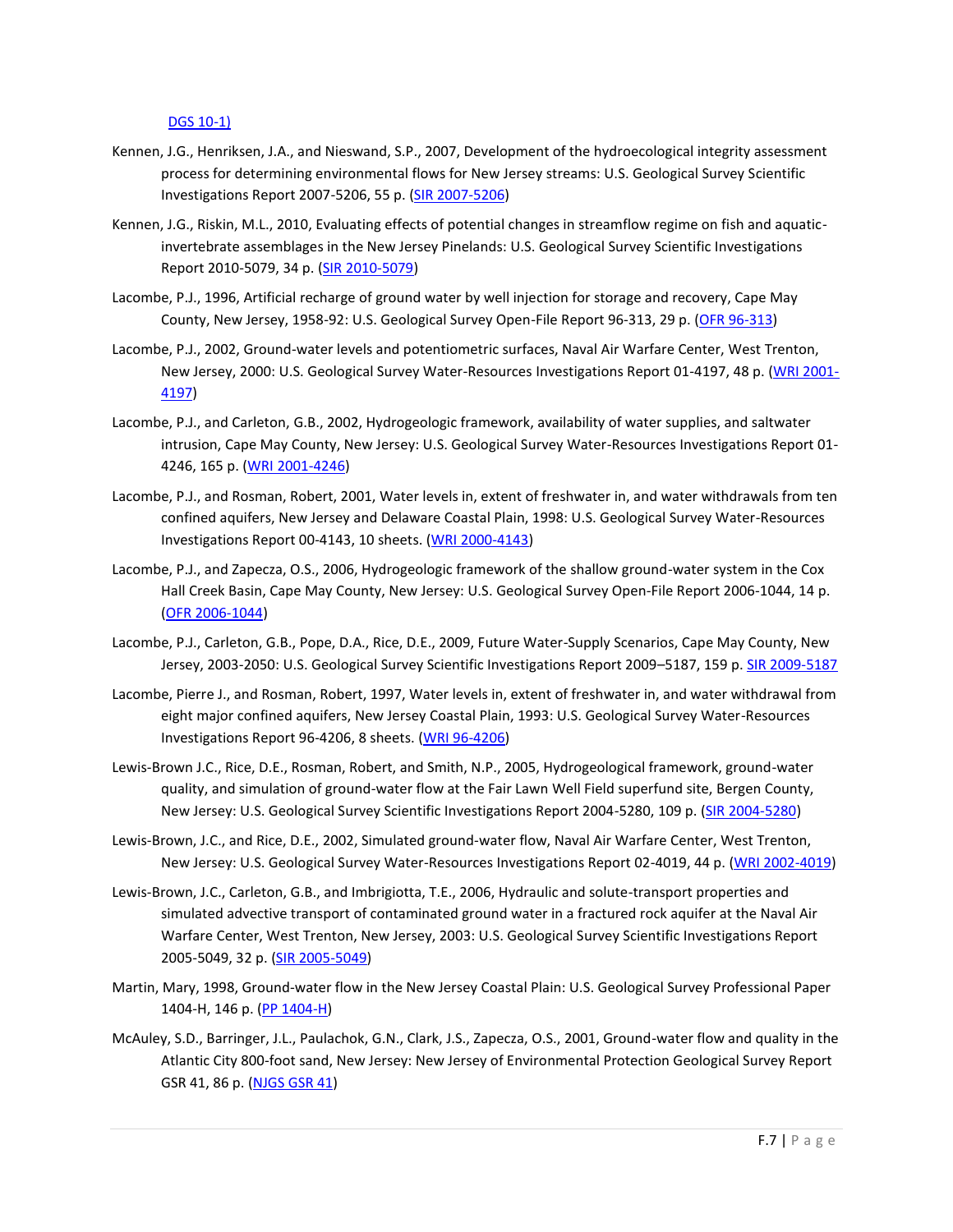- Modica, Edward, 1996, Simulated effects of alternative withdrawal strategies on ground-water-flow patterns, New Jersey Pinelands: U.S. Geological Survey Water-Resources Investigations Report 95-4133, 46 p. [\(WRI 95-](https://pubs.er.usgs.gov/usgspubs/wri/wri954133) [4133\)](https://pubs.er.usgs.gov/usgspubs/wri/wri954133)
- Modica, Edward, 1998, Analytical methods, numerical modeling and monitoring strategies for evaluating the effects of ground-water withdrawals on unconfined aquifers in the New Jersey Coastal Plain: U.S. Geological Survey Water-Resources Investigations Report 98-4003, 66 p. [\(WRI 98-4003\)](https://pubs.er.usgs.gov/usgspubs/wri/wri984003)
- Modica, Edward, 1999, Source and age of ground-water seepage to streams: U.S. Geological Survey Fact Sheet 063-99, unpaginated. [\(FS 063-99\)](https://pubs.er.usgs.gov/usgspubs/fs/fs06399)
- Navoy, A.S., 1996, Use of flowpath simulation to determine contributing areas and travel times of nonpoint-source ground-water contamination, Gloucester County, New Jersey*, in* Morganwalp, D.W., and Aronson, D.A., eds., U.S. Geological Survey Toxic Substances Hydrology Program--Proceedings of the Technical Meeting, Colorado Springs, Colorado, September 20-24, 1993: U.S. Geological Survey Water-Resources Investigations Report 94-4015, p. 1011-1019. [\(WRI 94-4015\)](https://pubs.er.usgs.gov/usgspubs/wri/wri944015#WRI%2094-4015)
- Navoy, A. S. and Carlton, G. B., 1995, Ground Water Flow and Future Conditions in the Potomac-Raritan-Magothy Aquifer System, Camden Area, New Jersey: New Jersey Department of Environmental Protection Geological Survey Report GSR 38, 184 p., 72 illus., 10 tables, 2 plates[. \(NJGWS GSR 38\)](http://www.state.nj.us/dep/njgs/pricelst/gsreport/gsr38.pdf)
- Navoy, A.S., Voronin, L.M., and Modica, Edward, 2005, Vulnerability of production wells in the Potomac-Raritan-Magothy aquifer system to saltwater intrusion from the Delaware River in Camden, Gloucester, and Salem Counties, New Jersey: U.S. Geological Survey Scientific Investigations Report 2004-5096, 35 p. [\(SIR 2004-](https://pubs.water.usgs.gov/sir2004-5096/) [5096\)](https://pubs.water.usgs.gov/sir2004-5096/)
- Nawyn, J.P., 1997, Water use in Camden County, New Jersey, 1991: U.S. Geological Survey Open-File Report 97-12, 39 p. [\(OFR 97-12\)](https://pubs.er.usgs.gov/usgspubs/ofr/ofr9712)
- Nawyn, J.P., 1997, Withdrawals of ground water and surface water in New Jersey, 1994: U.S. Geological Survey Fact Sheet 020-97, unpaginated. [\(FS 120-97\)](https://pubs.er.usgs.gov/usgspubs/fs/fs12097)
- Nawyn, J.P., 1998, Withdrawals of ground water and surface water in New Jersey, 1991-92: U.S. Geological Survey Open-File Report 98-282, 57 p. [\(OFR 98-282\)](https://pubs.er.usgs.gov/usgspubs/ofr/ofr98282)
- New Jersey Geological and Water Survey, 2002, New Jersey Geological Survey Hydro Database: New Jersey Geological and Water Survey Digital Geological Data Series DGS 02-1[. \(NJGWS DGS02-1\)](http://www.state.nj.us/dep/njgs/geodata/dgs02-1.htm)
- New Jersey Geological and Water Survey, 2014, New Jersey's Ambient Ground Water Quality Network Data: New Jersey Geological and Water Survey Digital Geological Data Series DGS 05-2. [\(NJGWS DGS 05-2\)](http://www.state.nj.us/dep/njgs/geodata/dgs05-2.htm)
- New Jersey Geological and Water Survey, 2015, Well Head Protection Areas for Public Non-Community Water Supply Wells in New Jersey: New Jersey Geological and Water Survey Digital Geological Data Series DGS 04-5. [\(NJGWS DGS 04-5\)](http://www.state.nj.us/dep/njgs/geodata/dgs04-5.htm)
- New Jersey Geological and Water Survey, 2011, Well Head Protection Areas for Public Community Water Supply Wells: in New Jersey Geological and Water Survey Digital Geological Data Series DGS 02-2. (NJGWS [DGS02-2\)](http://www.state.nj.us/dep/njgs/geodata/dgs02-2.htm)
- Nicholson Laura J., 2016, Hydrogeologic Framework and Computer Simulation of Groundwater Flow in the Valley-Fill and Fractured-Rock Aquifers of the Germany Flats Area of Sussex County, New Jersey: New Jersey Department of Environmental Protection Open File Report OFR 16-1, 74 p., 31 illus., 2 plates, 6 tables. [\(NJGWS OFR 16-1\)](http://www.state.nj.us/dep/njgs/pricelst/ofreport/ofr16-1.pdf)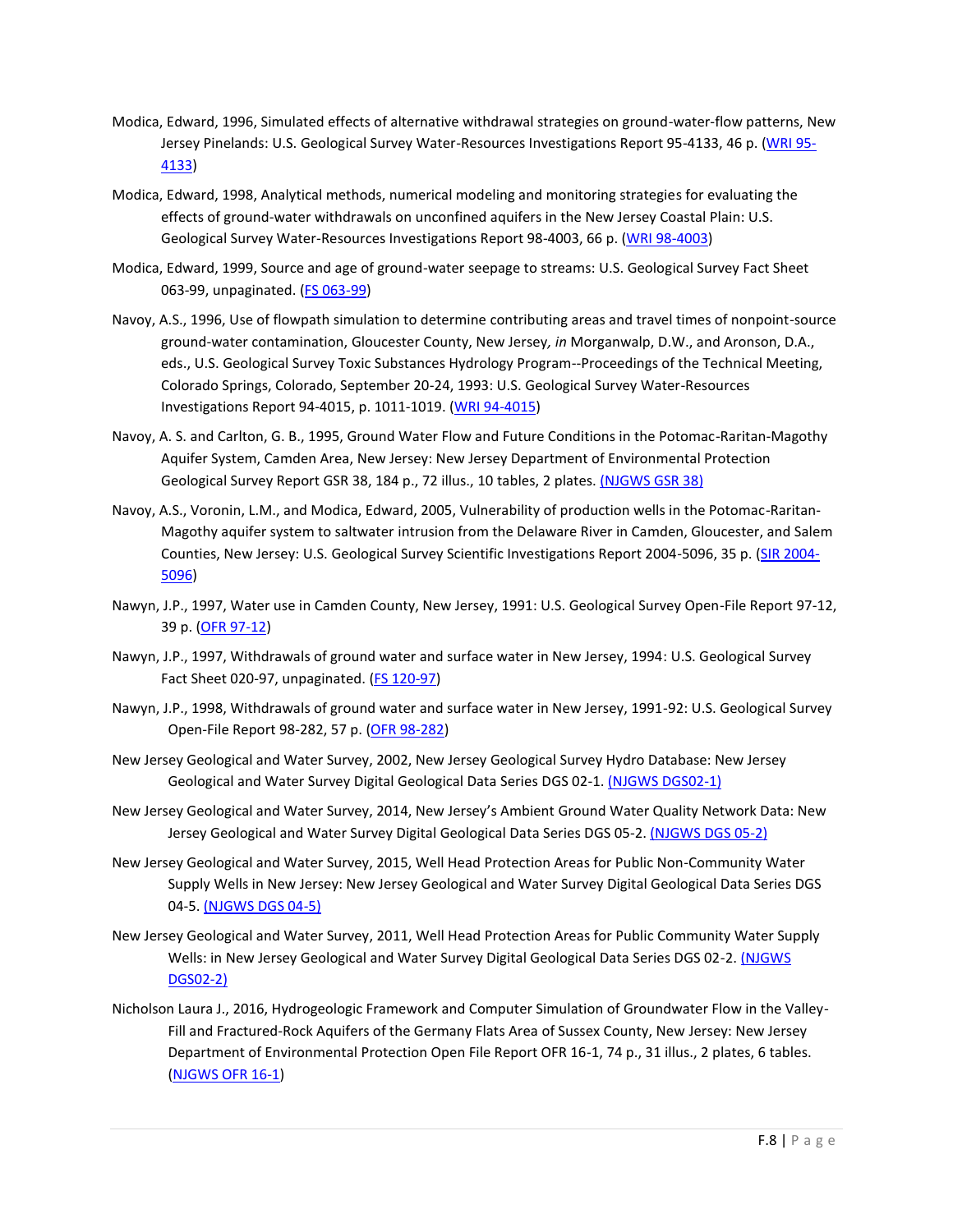- Mullikin, Lloyd, 2011, Expansion of Monitoring Well Network in Confined Aquifers of the NJ Coastal Plain, 1996- 1997: New Jersey Department of Environmental Protection Open File Report OFR 11-1, 61 pages, 20 illus., and 3 tables. [\(NJGWS OFR 11-1\)](http://www.state.nj.us/dep/njgs/pricelst/ofreport/ofr11-1.pdf)
- Nicholson, R.S., and Watt, M.K., 1997, Simulation of ground-water flow in the unconfined aquifer system of the Toms River, Metedeconk River, and Kettle Creek Basins, New Jersey: U.S. Geological Survey Water-Resources Investigations Report 97-4066, 100 p. [\(WRI 97-4066\)](https://pubs.er.usgs.gov/usgspubs/wri/wri974066)
- Nicholson, R.S., and Watt, M.K., 1998, Simulation of ground-water-flow patterns and areas contributing recharge to streams and water-supply wells in a valley-fill and carbonate-rock aquifer system, southwestern Morris County, New Jersey: U.S. Geological Survey Water-Resources Investigations Report 97-4216, 40 p. [\(WRI 97-](https://pubs.er.usgs.gov/usgspubs/wri/wri974216) [4216\)](https://pubs.er.usgs.gov/usgspubs/wri/wri974216)
- Nicholson, R.S., McAuley, S.D., Barringer, J.L., and Gordon, A.D., 1996, Hydrogeology of, and ground-water flow in, a valley-fill and carbonate-rock aquifer system near Long Valley in the New Jersey Highlands: U.S. Geological Survey Water-Resources Investigations Report 93-4157, 159 p., 3 pls. [\(WRI 93-4157\)](https://pubs.er.usgs.gov/usgspubs/wri/wri934157)
- Pope, D.A., 2007, Simulation of proposed increases in ground-water withdrawals on the Atlantic City 800-foot sand, New Jersey Coastal Plain: U.S. Geological Survey Scientific Investigations Report 2006-5114, 17 p. (SIR [2006-5114\)](https://pubs.water.usgs.gov/sir2006-5114/)
- Pope, D.A., and Gordon, A.D., 1999, Simulation of ground-water flow and movement of the freshwater-saltwater interface in the New Jersey Coastal Plain: U.S. Geological Survey Water-Resources Investigations Report 98- 4216, 159 p. [\(WRI 98-4216\)](https://pubs.er.usgs.gov/usgspubs/wri/wri984216)
- Pope, D.A., and Watt, M.K., 2004, Simulation of ground-water flow in the Potomac-Raritan-Magothy aquifer system, Pennsauken Township and vicinity, New Jersey: U.S. Geological Survey Scientific Investigations Report 2004-5025, 60 p. [\(SIR 2004-5025\)](https://pubs.water.usgs.gov/sir20045025/)
- Pope, D.A., and Watt, M.K., 2005, Use of a ground-water flow model to delineate contributing areas to the Puchak well field, Pennsauken Township and vicinity, Camden County, New Jersey: U.S. Geological Survey Scientific Investigations Report 2004-5101, 47 p. [\(SIR 2004-5101\)](https://pubs.water.usgs.gov/sir2004-5101/)
- Pope, D.A., Carleton, G.B., Buxton, D.E., Walker, R.L., Shourds, J.L., and Reilly, P.A., 2012, Simulated effects of alternative withdrawal strategies on groundwater flow in the unconfined Kirkwood-Cohansey aquifer system, the Rio Grande water-bearing zone, and the Atlantic City 800-foot sand in the Great Egg Harbor and Mullica River Basins, New Jersey: U.S. Geological Survey Scientific Investigations Report 2012–5187, 139 p. [\(SIR 2012-5187\)](https://pubs.usgs.gov/sir/2012/5187)
- Pucci, A.A., Jr., Barton, Cynthia, Buxton, H.T., 1997, Hydrogeology and simulated ground-water flow in the area of Greenwich Township, Gloucester County, New Jersey: U.S. Geological Survey Open-File Report 95-716, 63 p. [\(OFR 95-716\)](https://pubs.er.usgs.gov/usgspubs/ofr/ofr95716)
- Pucci, A.A., Jr., and others, 1994, Hydrogeology, Simulation of Regional Ground-Water Flow, and Saltwater Intrusion, Potomac-Raritan-Magothy Aquifer System, Northern Coastal Plain of New Jersey: New Jersey Department of Environmental Protection Geological Survey Report, GSR 36, 203 p., 2 plates, 65 illus., 15 tables. [\(NJGS GSR 36\)](http://www.state.nj.us/dep/njgs/pricelst/gsreport/gsr36.pdf)
- Reilly, T.J., Romanok, K.M., Tessler, S., and Fischer, J.M., 2010, Assessment of Physical, Chemical, and Hydrologic Factors Affecting the Infiltration of Treated Wastewater in the New Jersey Coastal Plain, with Emphasis on the Hammonton Land Application Facility: U.S.Geological Survey Scientific Investigations Report 2010- 5006, 59 p. [\(SIR 2010-5006\)](https://pubs.usgs.gov/sir/2010/5006/)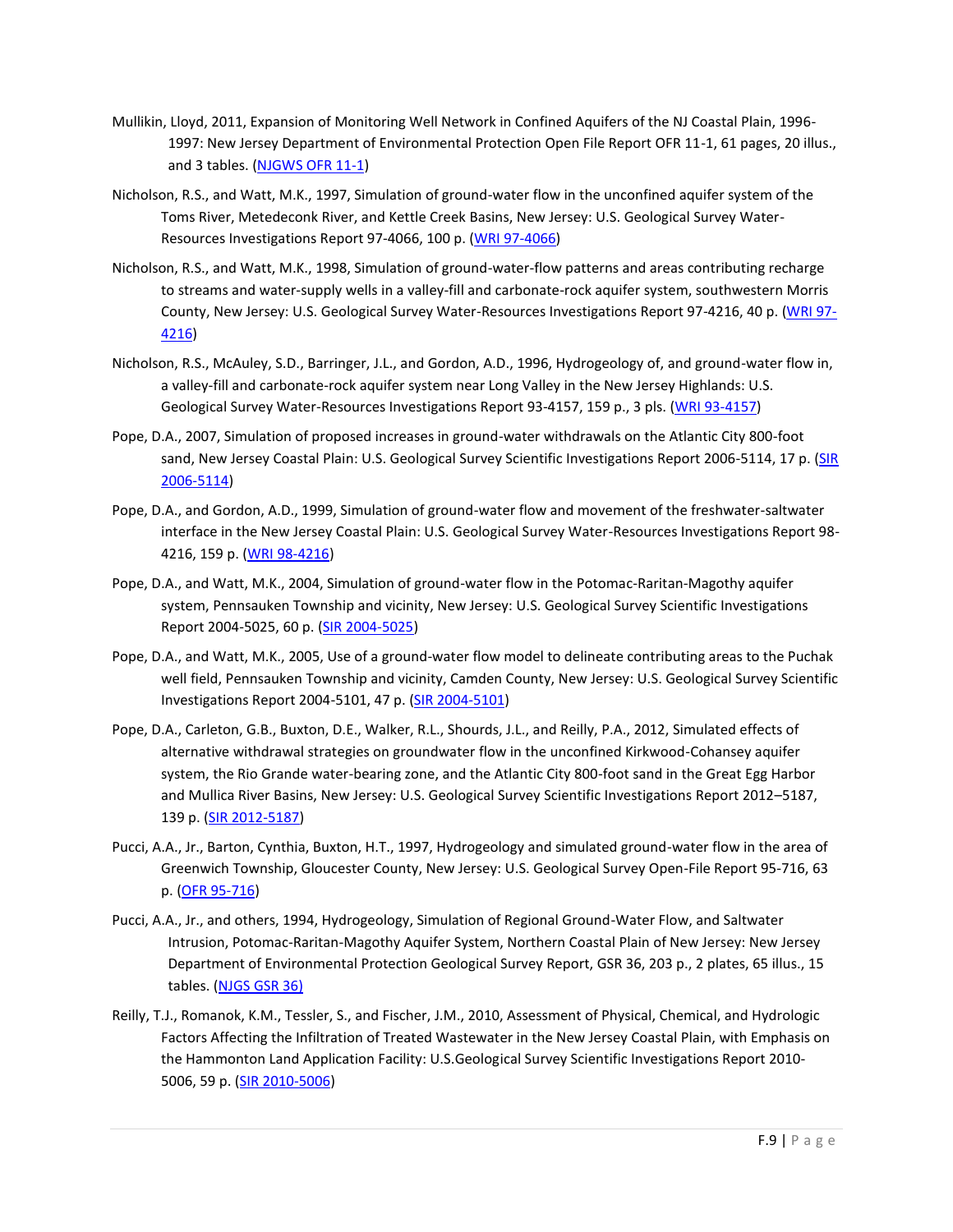- Rice, D.E., and Voronin, L.M., 1997, Analysis of ground-water flowpaths near water-supply wells, Picatinny Arsenal, New Jersey: U.S. Geological Survey Water-Resources Investigations Report 96-4228, 26 p. [\(WRI 96-4228\)](https://pubs.er.usgs.gov/usgspubs/wri/wri964228)
- Robinson, K. W.; Horn, M. A., 1998, Availability and suitability of data from public water-supplier sources for use in water-quality assessments: U.S. Geological Survey Open-File Report 97-825, 18 p. [\(OFR 97-825\)](https://pubs.er.usgs.gov/usgspubs/ofr/ofr97825)
- Robinson, K.W., Lazaro, T.R., and Pak, Connie, 1996, Associations between water-quality trends in New Jersey streams and drainage-basin characteristics, 1975-86: U.S. Geological Survey Water-Resources Investigations Report 96-4119, 160 p. [\(WRI 96-4119\)](https://pubs.er.usgs.gov/usgspubs/wri/wri964119)
- Rosman, Robert, 1997, Potentiometric surfaces of the Potomac-Raritan-Magothy aquifer system near National Park, New Jersey, 1996: U.S. Geological Survey Water-Resources Investigations Report 97-4112, 4 sheets. [\(WRI 97-4112\)](https://pubs.er.usgs.gov/usgspubs/wri/wri974112)
- Sandberg, S. K. and others, 1996, Geophysical Investigation of the Potomac-Raritan-Magothy Aquifer System and Underlying Bedrock in Parts of Middlesex and Mercer Counties, New Jersey: New Jersey Department of Environmental Protection Geological Survey Report, GSR 37, 33 p., 3 plates, 4 illus., 7 tables. [\(NJGWS GSR](http://www.state.nj.us/dep/njgs/pricelst/gsreport/gsr37.pdf)  [37\)](http://www.state.nj.us/dep/njgs/pricelst/gsreport/gsr37.pdf)
- Schopp, R.D., Stedfast, D.A., and Navoy, A.S., 2003, Real-time surface-water monitoring in New Jersey, 2003: U.S. Geological Survey Fact Sheet 048-03, unpaginated. [\(FS 048-03\)](https://pubs.er.usgs.gov/publication/fs04803)
- Serfes, Michael E., 1994, Natural Ground-Water Quality in Bedrock of the Newark Basin, New Jersey: New Jersey Department of Environmental Protection Geological Survey Report GSR 35, 32 p., 6 illus., 7 tables. (NJGWS [GSR 35\)](http://www.state.nj.us/dep/njgs/pricelst/gsreport/gsr35.pdf)
- Serfes, Michael E., 2004, Ground-Water Quality in the Bedrock Aquifers of the Highlands and Valley and Ridge Physiographic Provinces of New Jersey: New Jersey Department of Environmental Protection Geological Survey Report GSR 39, 28 p., 4 illus., 8 tables. [\(NJGS GSR 39\)](http://www.state.nj.us/dep/njgs/pricelst/gsreport/gsr39.pdf)
- Sloto, R.A., and Buxton, D.E., 2006, Estimated ground-water availability in the Delaware River basin, 1997-2000: U.S. Geological Survey Scientific Investigations Report 2006-5125, 67 p. [\(SIR 2006-5125\)](https://pubs.usgs.gov/sir/2006/5125/)
- Sloto, Ronald A.; Buxton, Debra E., 2005, Water budgets for selected watersheds in the Delaware River basin, eastern Pennsylvania and western New Jersey: U.S. Geological Survey Scientific Investigations Report 2005-5113, 45 p. [\(SIR 2005-5113\)](https://pubs.er.usgs.gov/usgspubs/sir/sir20055113)
- Snook, I.P., Domber, S.D, and Hoffman, J.L., 2013, Computer workbook summarizing New Jersey withdrawals and discharges on a HUC11 basis, 1990-2009: New Jersey Geological and Water Survey Digital Geological Data Series DGS 13-1, Trenton, NJ[. \(DGS 13-1\)](http://www.state.nj.us/dep/njgs/geodata/dgs13-1.htm)
- Snook, I.P., Domber, S.D., and Hoffman, J.L., 2013, Computer workbook summarizing New Jersey withdrawals and discharges on a HUC11 basis, 1990-2009: New Jersey Geological and Water Survey Digital Geological Data Series DGS 13-1. [\(NJGWS DGS 10-3\)](http://www.state.nj.us/dep/njgs/geodata/dgs10-3.htm)
- Snook, I.P., Domber, S.D., and Hoffman, J.L., 2014, Computer workbook investigating unconfined groundwater and stream baseflow water availability in New Jersey on a HUC 11 basis: New Jersey Geological and Water Survey Digital Geological Data Series DGS 14-1. [\(NJGWS DGS 14-1\)](http://www.state.nj.us/dep/njgs/geodata/dgs14-1.htm)
- Spayd, S.E., and Johnson, S.W., 2003, Guidelines for Delineation of Well Head Protection Areas in New Jersey: New Jersey Department of Environmental Protection Open File Report OFR 03-1. [\(NJGWS OFR 03-1\)](http://www.state.nj.us/dep/njgs/pricelst/ofreport/ofr03-1.pdf)
- Spitz, F.J., 1996, Hydrologic feasibility of water-supply-development alternatives in Cape May County, New Jersey: U.S. Geological Survey Water-Resources Investigations Report 96-4041, 42 p. [\(WRI 96-4041\)](https://pubs.er.usgs.gov/usgspubs/wri/wri964041)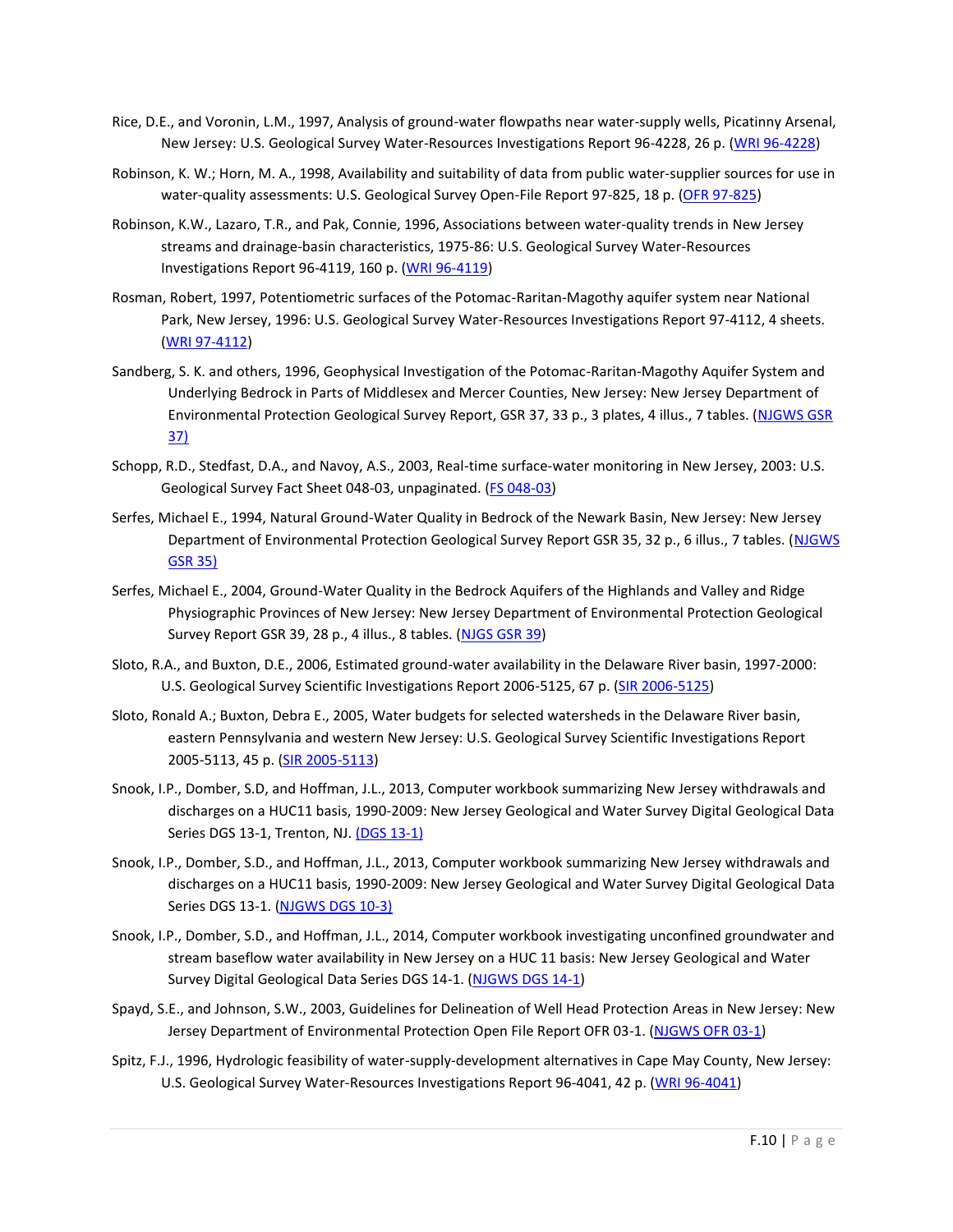- Spitz, F.J., 1998, Analysis of ground-water flow and saltwater encroachment in the shallow aquifer system of Cape May County, New Jersey: U.S. Geological Survey Water-Supply Paper 2490, 51 p. [\(WSP 2490\)](https://pubs.er.usgs.gov/usgspubs/wsp/wsp2490)
- Spitz, F.J., 2001, Method and computer programs to improve pathline resolution near weak sinks representing wells in MODFLOW and MODPATH ground-water-flow simulations: U.S. Geological Survey Open-File Report 00-392, 51 p. [\(OFR 2000-392\)](https://pubs.er.usgs.gov/usgspubs/ofr/ofr00392)
- Spitz, F.J., 2007, Simulation of surface-water conditions in the nontidal Passaic River basin, New Jersey: U.S. Geological Survey Scientific Investigations Report 2007-5052, 67 p. [\(SIR 2007-5052\)](https://pubs.er.usgs.gov/usgspubs/sir/sir20075052)
- Spitz F., 2009, Analysis of effects of 2003 and full-allocation withdrawals in critical area 1, East Central New Jersey: U.S. Geological Survey Open-File Report 2009-1104, 15 p. [\(OFR 2009-1104\)](https://pubs.er.usgs.gov/usgspubs/ofr/ofr20091104)
- Spitz, F.J., and Nicholson, R.S., 2001, Simulated effects of alternative pumping strategies on ground-water-flow patterns and areas contributing recharge to selected wells near Kenvil, Morris County, New Jersey: U.S. Geological Survey Water-Resources Investigations Report 01-4180, 32 p. [\(WRI 2001-4180\)](https://pubs.usgs.gov/wri/wri01-4180/)
- Spitz, F.J., Watt, M.K., and dePaul, V.T., 2008, Recovery of ground-water levels from 1988 to 2003 and analysis of potential water-supply management options in Critical Area 1, east-central New Jersey: U.S. Geological Survey Scientific Investigations Report 2007-5193, 41 p. [\(SIR 2007-5193\)](https://pubs.er.usgs.gov/usgspubs/sir/sir20075193)
- Spitz, Frederick J., and dePaul, V. T., 2008, Recovery of Ground-Water Levels from 1988 to 2003 and Analysis of Effects of 2003 and Full-Allocation Withdrawals in Critical Area 2, Southern New Jersey: U.S. Geological Survey Scientific Investigations Report 2008-5142, 29 p. [\(SIR 2008-5142\)](https://pubs.usgs.gov/sir/2008/5142/)
- Storck, D.A. and Isaacs, K.N., and Vowinkel, E.F., 1997, Development of a data base of community water-supply wells in New Jersey and a method to evaluate their sensitivity to contamination: U.S. Geological Survey Water-Resources Investigations Report 96-4132, 59 p. [\(WRI 96-4132\)](https://pubs.er.usgs.gov/usgspubs/wri/wri964132)
- Storck, D.A., and Nawyn, J.P., 2001, Reconstruction of streamflow records in the Passaic and Hackensack River Basins, New Jersey and New York, water years 1993-96: U.S. Geological Survey Water-Resources Investigations Report 01-4078, 95 p. [\(WRI 2001-4078\)](https://pubs.er.usgs.gov/usgspubs/wri/wri014078)
- Sugarman, Peter J., 2001, Hydrostratigraphy of the Kirkwood and Cohansey Formations of Miocene Age in Atlantic County and Vicinity, New Jersey: New Jersey Department of Environmental Protection Geological Survey Report GSR 40, 26 p., 17 illus., 2 tables. [\(NJGS GSR 40\)](http://www.state.nj.us/dep/njgs/pricelst/gsreport/gsr40.pdf)
- Sumner, D.M., Nicholson, R.S., and Clark, K.L., 2012, Measurement and simulation of evapotranspiration at a wetland site in the New Jersey Pinelands: U.S. Geological Survey Scientific Investigations Report 2012– 5118, 30 p. [\(SIR 2012-5118\)](https://pubs.usgs.gov/sir/2012/5118/)
- Szabo, Zoltan, Rice, Donald E., Plummer, L.N., Busenberg, E., Drenkard, S., and Schlosser, P., 1996, Age dating of shallow groundwater with chlorofluorocarbons, tritium/helium 3, and flow path analysis, southern New Jersey Coastal Plain: Water Resources Research, v. 32, no. 4, p. 1023-1038.
- Tessler, Steven, 2003, Data model and relational database design for the New Jersey Water-Transfer Data System (NJWaTr): U.S. Geological Survey Open-File Report 2003-197, 204 p. [\(OFR 2003-197\)](https://pubs.usgs.gov/of/2003/ofr03197/)
- Voronin, L.M., 2005, Documentation of revisions to the Regional Aquifer System Analysis model of the New Jersey Coastal Plain: U.S. Geological Survey Water-Resources Investigations Report 03-4268, 49 p., CD-ROM. [\(WRI](https://pubs.usgs.gov/wri/wri03-4268/)  [2003-4268\)](https://pubs.usgs.gov/wri/wri03-4268/)
- Voronin, L.M., and Rice, D.E., 1996, Hydrogeology and simulation of ground-water flow, Picatinny Arsenal and vicinity, Morris County, New Jersey: U.S. Geological Survey Water-Resources Investigations Report 96- 4061, 64 p. [\(WRI 96-4061\)](https://pubs.er.usgs.gov/usgspubs/wri/wri964061)